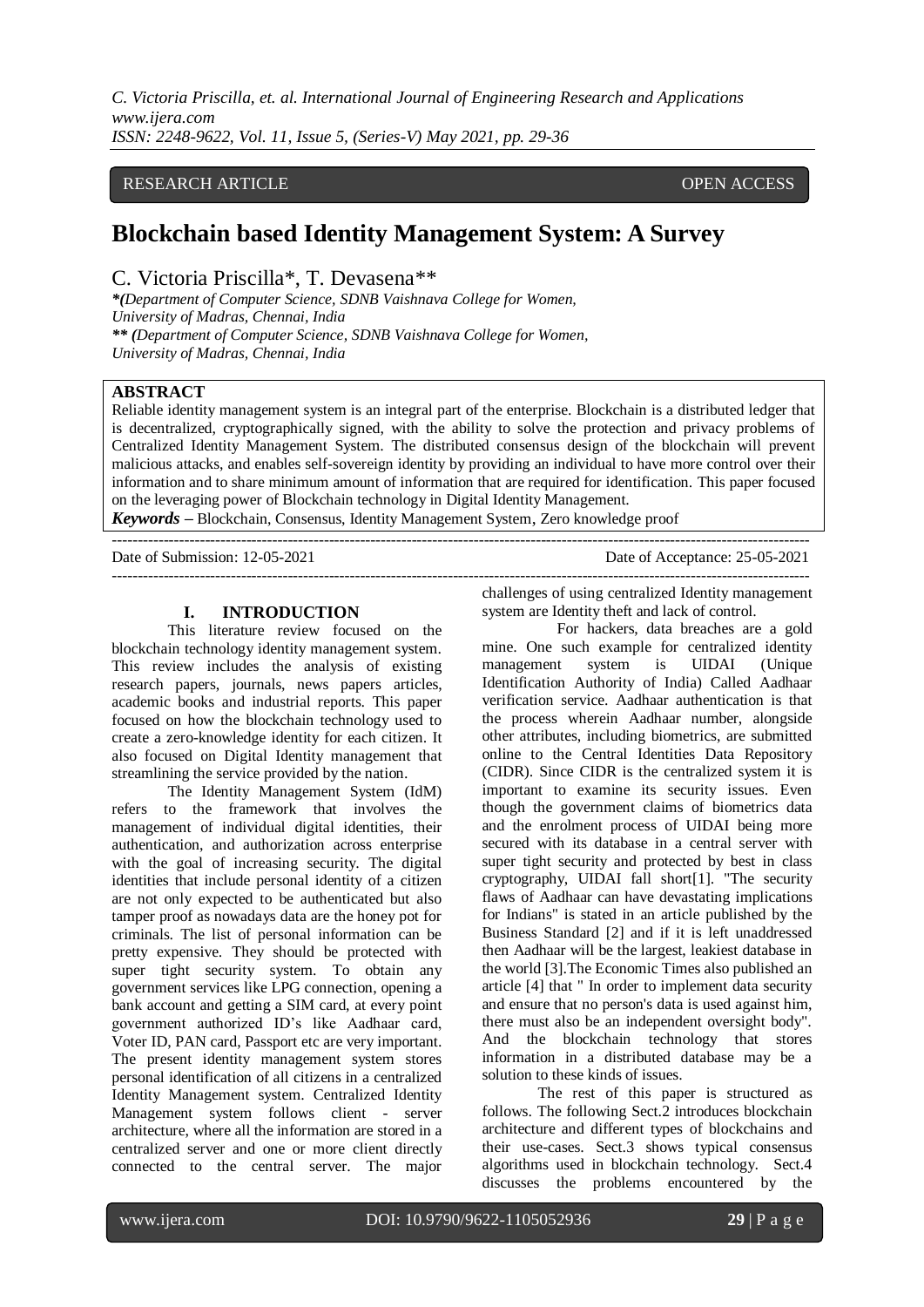Centralized Identity Management System and the leveraging power of Blockchain Technology in digital identity management systems, Sect.5 Summarizes the Systematic Review Results. Finally, Sect.6 concludes the paper.

## **II. BLOCKCHAIN TECHNOLOGY**

Blockchain technology is a Distributed Ledger Technology (DLT) consisting of decentralized databases that, using consensus algorithms, provide control over data between entities via a peer-to-peer network. A blockchain is a series of time stamped transactions, where a variable number of output addresses (each address is a 160 bit number) is used in each transaction[2].

### 2.1 Blockchain Architecture

Blockchain is a distributed peer-to-peer network where non-trusting members can verifiably interact with each without the need for a trusted authority[3]. Blockchains are cryptographically signed digital ledgers where transactions are framed into blocks. Each blockis linked to previous block with its hash value which is generated cryptographically, as illustrated in Fig.1. The first block of the blockchain is called genesis block and each block is having only one parent block. When new blocks are added, it is reflected across all copies of the ledger in the network. If any slight changes in the block, the hash value of that block changes drastically, this will result in the breaking of chain into subsequent block[4].



Fig1. Blockchain Architecture

Blockchain technology is a type of open cryptography that, together with a publicly accessible repository that is controlled in an automated and decentralized manner, uses public and private keys to protect information. When encrypted, you need both the pass code and the private key to decrypt the information making it possible for all the encrypted data to be taken and yet be completely worthless to the third party.

2.2 Types of Blockchains

There are four major types of Blockchain networks.

- Public blockchains
- Private blockchains
- Consortium blockchains
- Hybrid blockchains

1) *Public blockchain:* A public blockchain is also known as permission less distributed ledger system. It has absolutely no limits on entry. If they have a network, everyone can enter and access the public blockchain. The bitcoin blockchain and the Ethereum blockchain are the first public blockchains. It made it possible to do transactions in a decentralized way for everyone linked to the internet. Proof of Stake(PoS) or Proof of work (PoW) [5][6] are the consensus algorithms used to validate a transaction in public blockchains.

2) *Private Blockchain:* A private blockchain is a blockchain operational restrictive or permission blockchain operative only in a closed network. In a corporation or company where only selected members are members of a blockchain network, private blockchains are commonly used. It varies only in the way it is accessed from the public blockchain; otherwise, it provides the same collection of features as that of the public blockchain. For voting, supply chain management, digital identity, asset ownership, etc., private blockchain networks are deployed [5][7].

3) *Hybrid blockchain:* A hybrid blockchain may be a mixture of a blockchain that is private and public. It uses the functionality of both types of blockchains and can also be used as a public permission-less framework for a personal permission-based system. Users will monitor who gets access to which data is stored inside the blockchain in such a hybrid network. Only a chosen portion of blockchain data or documents may be permitted to go public in the private network [6][7] , keeping the rest confidential.

4) *Federated blockchain / Consortium blockchain:* A consortium blockchain is a semi-decentralized form where a blockchain network is managed by more than one organization. This is contrary to what we have seen in a private blockchain that is operated Only by a single entity. Usually, consortium blockchains are used by banks, government organizations, etc [6].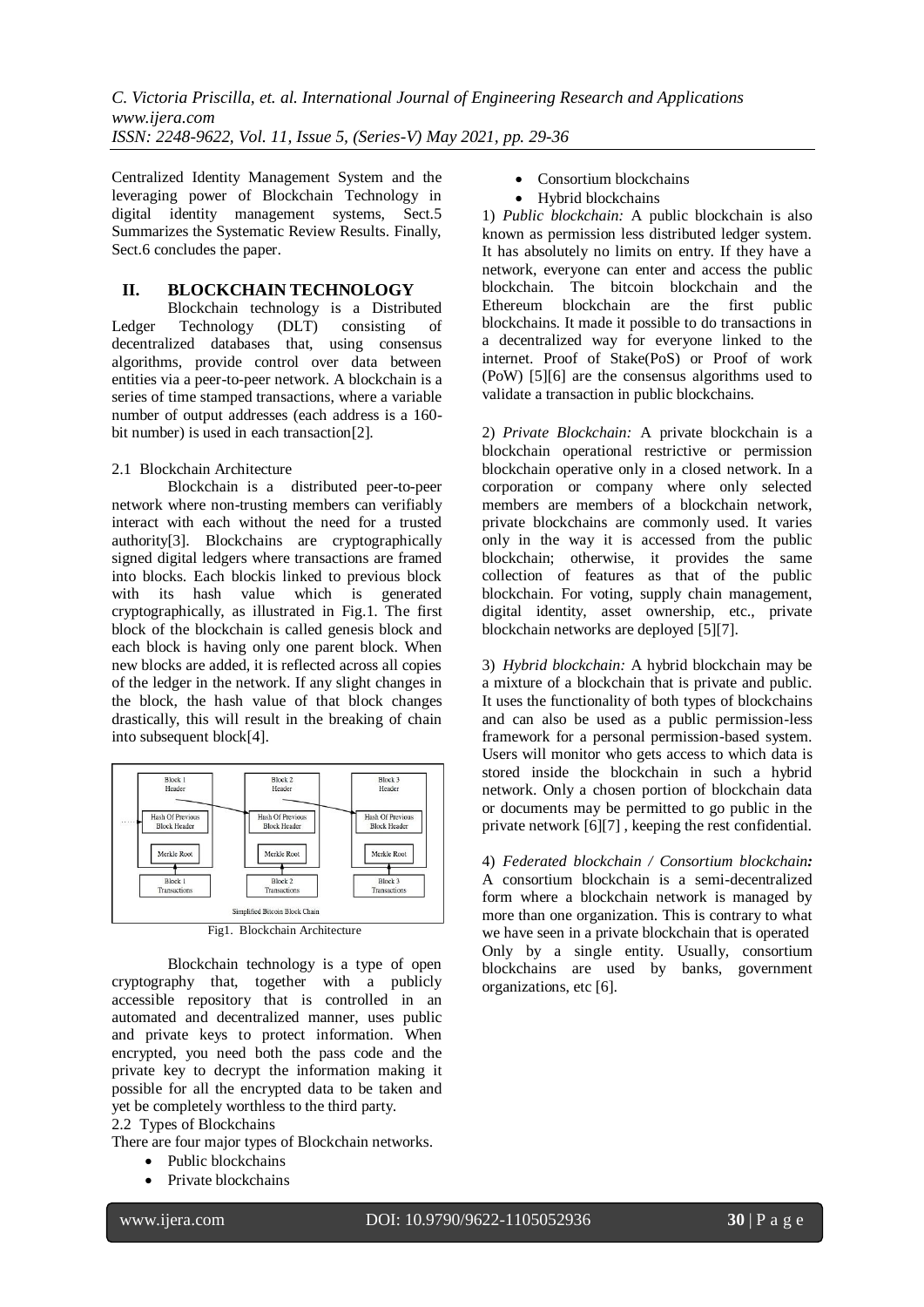|                                             | <b>Public</b>               | <b>Private</b>            | <b>Consortium</b>       |
|---------------------------------------------|-----------------------------|---------------------------|-------------------------|
| <b>Type</b>                                 | Open and Decentralized      | Controlled and Restricted | Controlled and          |
|                                             |                             |                           | Restricted              |
|                                             | Permissionless              | Permissioned              | Permissioned            |
| <b>Participants (Identity)</b>              | Anonymous,                  | -Identified               |                         |
|                                             | Pseudonymous                | -Trusted                  | -Trusted                |
|                                             | -Could be malicious         |                           |                         |
|                                             | Proof of Work, Proof of     | Voting or multi-party     | Voting or multi-party   |
|                                             | Stake, Proof of Authority,  | consensus algorithm       | consensus algorithm     |
| <b>Consensus Mechanisms</b>                 | Proof of Elapsed Time etc., | -lighter                  | -lighter                |
|                                             | -Large energy consumption   | -Faster                   | -Faster                 |
|                                             | -No finality                | -Low energy consumption   |                         |
|                                             | -51% attack                 | -Enable finality          |                         |
|                                             |                             |                           | -Enable finality        |
| <b>Transaction Approval</b>                 | Long                        | Short                     | Short                   |
| Bitcoin: 10 min or more<br><b>Frequency</b> |                             | $100 x$ msec              | $100 x$ msec            |
|                                             | Bitcoin, Ethereum, Litecoin | Multichain, Hyperledger   | $R3(Bank)$ ,            |
| <b>Example of</b><br><b>Blockchain</b>      | etc                         | Fabric, Hyperledger       | <b>EWF-Energy</b>       |
|                                             |                             | Sawtooth, Corda           | B3i-Insurance           |
|                                             | Voting,                     | Supply chain management,  | Banking and payments,   |
| <b>Use-Cases</b>                            | Fundraising                 | Asset ownership, Internal | Research, Food tracking |
|                                             |                             | Voting                    |                         |

Table1. Comparison between Public, Private, and Federated Blockchains

## **III. CONSENSUS ALGORITHMS**

A consensus algorithm is a computer science method that is used between distributed processes or systems to achieve agreement on one data value. Consensus algorithms are intended to achieve reliability in a network that involves many unreliable nodes[8]. Table2. describes different types of Consensus Algorithm and their Characteristics.

*Proof of Work* The Proof of Work Proof of Work (POW) is a common consensus algorithm used by bitcoin and litecoin [8], most successful cryptocurrency networks. It requires some node in the blockchain network has to be selected to add a new block in to the network. As random selection of node is vulnerable to attacks, the node that wants to publish a block in the network has to do some computing work[9], usually it is a complex mathematical puzzle. It requires huge computational power and energy consumption.

*Proof of Stake* Another popular consensus algorithm, Proof of Stake (POS), has emerged as a low-cost, low-energy alternative to the POW algorithm [8]. To select a node to be the evaluator of the next block, PoS is a pseudo random election procedure. Node selection is based on the variables that include staking age, randomization and wealth of nodes. The richest node will be less likely to strike the network because the election is focused on the account balance[9].

*practical Byzantine Fault Tolerance (pBFT)* algorithm was proposed by C. Miguel et.al. This deals with creating a Byzantine fault tolerant system. The distributed system allowed by pBFT is ordered sequentially with one node being the primary (or leader node) and others identified as secondary (or the backup nodes). In spite of malicious nodes in the system failing or sending out incorrect information[10], it helps the system to reach a consensus. A practical Byzantine Fault Tolerant system will operate as long as the maximum number of malicious nodes in the system must not be greater than or equal to one-third of all nodes. The system becomes more secure [9] as the number of nodes increases.

*Delegated Proof of Stake* a further enhancement to the standard Proof of Stake algorithm is the Delegated Proof of Stake. It is used for consensus within the BitShares network [9].DPoS is a representative democratic, in which the users can either directly vote or giving their voting power to another entity to vote on behalf of them. Selected witnesses are responsible for creating blocks by verifying transactions.

The alteration of the earlier applications is *Proof of Activity, Proof of Burn and Proof of Elapsed Time.*

## **IV. DIGITAL IDENTITY MANAGEMENT ANDTHE POWER OF BLOCKCHAIN**

Identity Management system is a digital identity system[11] which enable the user to manage storage, authentication, authorization, data sharing and protection of identities within the organization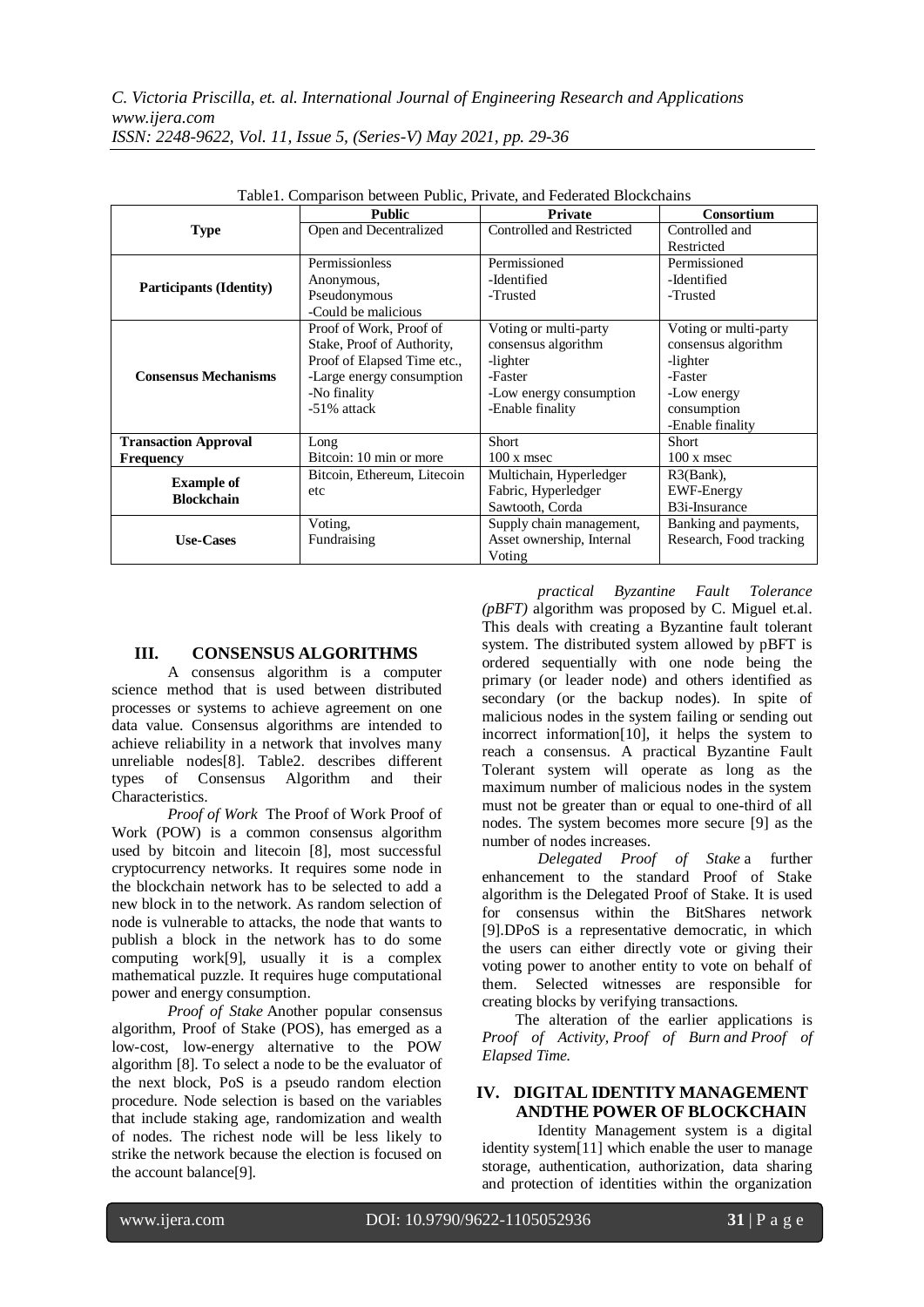and on the web. The digital identity is important

enable controlled data disclosure. Thus, it is not

| Table 2. Companioni Detween Consensus Tugoriumis |                           |                            |                                   |                                      |                                      |                                                                                           |
|--------------------------------------------------|---------------------------|----------------------------|-----------------------------------|--------------------------------------|--------------------------------------|-------------------------------------------------------------------------------------------|
|                                                  | <b>Characteristics</b>    |                            |                                   |                                      |                                      |                                                                                           |
| <b>Consensus</b><br><b>Algorithm</b>             | <b>Blockchain</b><br>type | <b>Transaction</b><br>Rate | <b>Scalability of</b><br>Net work | <b>Adversary</b><br><b>Tolerance</b> | <b>Energy</b><br><b>Requirements</b> | <b>Typical</b><br><b>Examples</b>                                                         |
| Proof of Work<br>(PoW)                           | Permission<br>less        | Low                        | High                              | $<25\%$ of<br>computing<br>power     | High                                 | Bitcoin/<br>Litecoin /<br>Ethereum (until<br>2018)                                        |
| Proof of Stake<br>(PoS)                          | <b>Both</b>               | High                       | High                              | $<$ 51% of<br>stake                  | Medium                               | Tendermint/<br>Ethereum (from<br>2018)                                                    |
| Delegated Proof<br>of Stake(DPoS)                | <b>Both</b>               | High                       | Medium                            | $<$ 51% of<br>validators             | Low                                  | BitShares / EOS<br>/ Lisk / Ark /<br>Steem                                                |
| <b>Byzantine Fault</b><br>Tolerance (BFT)        | <b>Both</b>               | High                       | Medium                            | $<33.3\%$ of<br>faulty<br>replicas   | Low                                  | <b>Practical BFT</b><br>(SIEVE & XFT)<br><b>Federated BFT</b><br>(Stellar $\&$<br>Ripple) |

Table 2. Comparison Between Consensus Algorithms

aspect of online financial transactions. Nowadays, digital identity management system plays a vital role in providing various services to the citizens by the government. Singapore, for example, has developed the National Digital Identity (NDI) system as part of its Smart Nation Initiative, which is expected to help people securely access e-government services. India has also created the Aadhaar ID, a single digital identity linked to all social schemes, which has changed the way subsidies are distributed to economically disadvantaged groups. These kinds of national identities usually contain the name, citizenship, date of birth, and a national identifier. Hence, it is important to have a robust identity management system to secure the data from being tampered with. The currently deployed system is susceptible to single point failure, lack of interoperability and privacy issues[12]. The blockchain based IDMSs ensures the consensus, transparency and integrity of the personal data sharing on distributed ledger technology(DLT)[13]. The present-day centralized Identity management system encounters several problems like single point of failure, identity theft, data control issues, external and internal data breaches. The aggregation of personal information in one centralized database brought back concerns about privacy and security. The Servers can be hacked, and the accumulation of personal data in the possession of a limited number of organizations raises the possibility of further breaches. Blockchain solves these problems with transparency, security, authenticity and enables the user to gain control over their personal data.

In Fig2. Blockchain Identity management system, the personal data were not stored in the blockchain instead they were stored in IPFS (Inter Planetary File System) and it uses smart contracts to

possible to manipulate the data on the blockchain. Since the system will be decentralized, there will be no single point of failure. Thus, by using blockchain one can create self-sovereign and encrypted digital identities.

In Fig2. The public distributed ledger works using a hashing encryption. Every block has a hash value, which is used as the digital signature of the block. These hash values are generated by smart contracts which are simple programs that run when predetermined conditions are met. They're usually used to simplify the execution of an agreement so that both parties can be confident of the result right away, without the need for any intermediaries or time waste. A consensus algorithm is used to authorize and verify all transactions on the Blockchain network.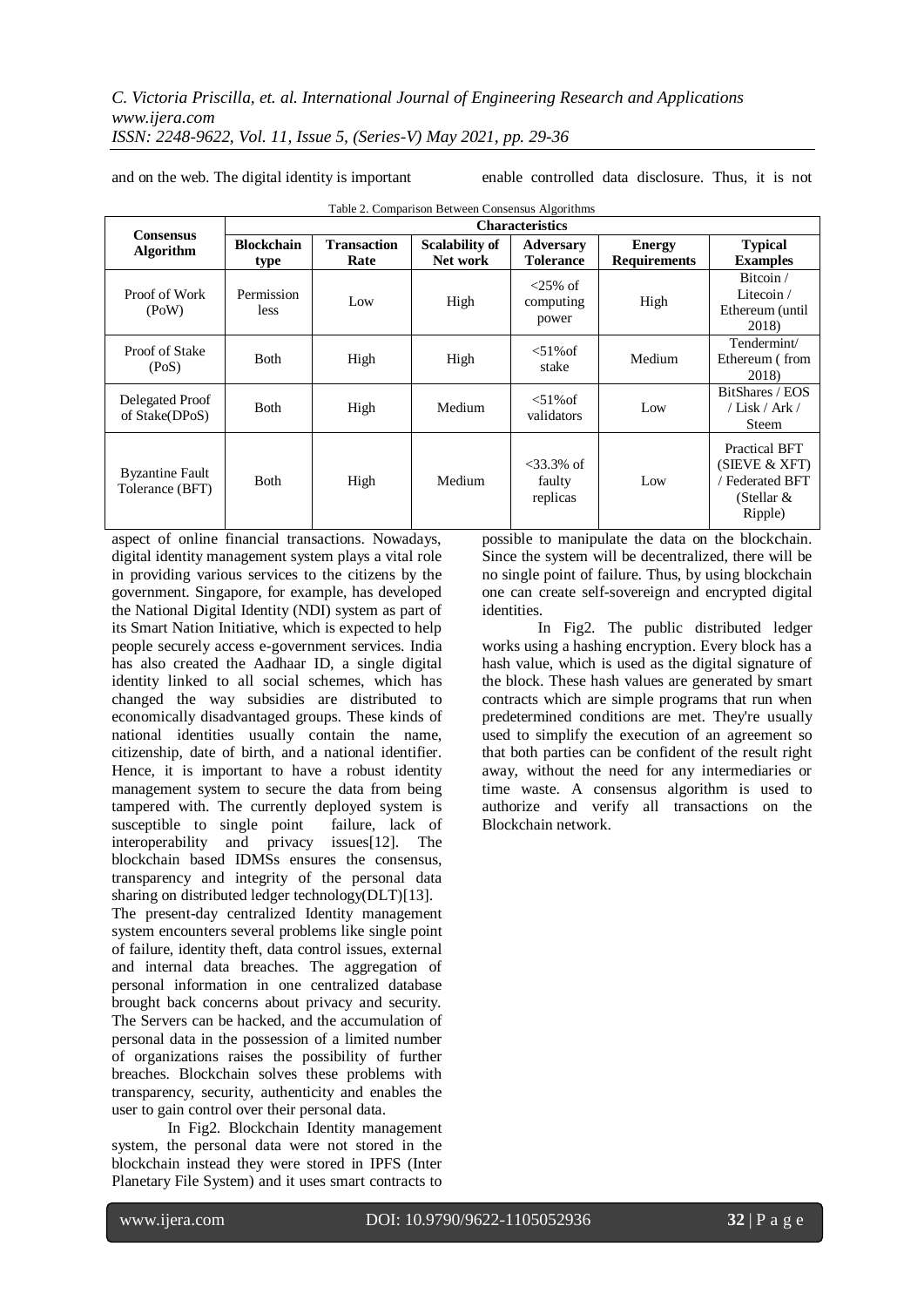

Fig2. Block chain Identity Management System

#### *A few real life samples of how blockchain technology is getting used for Digital Identity Management are:*

- Since 2012, blockchain has been used in Estonia, both in the public and private sectors, to preserve national data and services. Estonia manages the blockchain multipurpose digital ID card [17] and ensures that all data changes are detected instantly based audit trails left by the "digital defense dust" that covers it.
- The city of Zug [18] in Switzerland is exploring an identity issued by a self-sovereign government on Ethereum using uPort, providing easy and safe access to a suite of e-government services. This removes the need to access government facilities with a user ID/password.
- ID2020 [19] is a global coalition to accelerate the process of granting digital identity to those who are 'invisible' to society through states, public, private and non-governmental organizations. Blockchain-based technologies and interoperability across different geographies and reuse/integration/connectivity with current systems are being carried out to meet this objective.
- The Verifiable Organizations Network (VON) on the Sovrin blockchain in the provinces of British Columbia and Ontario in Canada .[15]
- Travelers scan their passports through a Smartphone app and take selfies, using a private key to hash this authentication information on the blockchain, ShoCard/SITA method .[19]

*The advantages of distributed digital identity system using blockchain over the centralized identity system are:*

- Integrity: As the data is distributed across the peer-to-peer networks, it is constantly reconciled, as well as being kept up to date. Furthermore, the blockchain network has no single point of failure, making it impossible for hackers to compromise the data set's integrity.
- Simplicity: The blockchain framework automates the issuance of digital identity and simplifies the process of on-boarding customer and data verification.
- Privacy: The blockchain protects citizens' confidential and sensitive information by encrypting it and using a digital signature to provide evidence of a transaction. The potential benefits of blockchain based identity management system to personal digital identity are summarized in the following Table3.

| Zero                | blockchain-based identity management<br>A                |  |  |  |
|---------------------|----------------------------------------------------------|--|--|--|
| Knowledge           | system can be used to verify a user's identity           |  |  |  |
| proof               | without disclosing personal information.                 |  |  |  |
| <b>Secure</b>       | Blockchain limits data access capability to              |  |  |  |
|                     | only authorized persons which helps to prevent           |  |  |  |
|                     | unauthorized<br>access<br>personal<br>and<br>to          |  |  |  |
|                     | confidential data.                                       |  |  |  |
| Faster &            | user identities<br>provided<br>Since<br>are<br>and       |  |  |  |
| efficient           | Blockchain<br>validated<br>the<br>network.<br>$\alpha$ n |  |  |  |
|                     | additional time for identity verification prior to       |  |  |  |
|                     | user on-boarding is avoided.                             |  |  |  |
| <b>Reduce cost</b>  | Managing and verifying a user's identity on              |  |  |  |
|                     | blockchain eliminates the need for an external           |  |  |  |
|                     | provider for identity authentication, resulting          |  |  |  |
|                     | in significant cost savings.                             |  |  |  |
| <b>Trust and</b>    | The Blockchain verifies and issues identities            |  |  |  |
| <b>Transparency</b> | on a decentralized ledger that is open to all on         |  |  |  |
|                     | the same network. It contributes to the data in          |  |  |  |
|                     | the system becoming more trustworthy and                 |  |  |  |
|                     | transparent.                                             |  |  |  |
| <b>Distributed</b>  | As per Blockchain inbuilt capability all the             |  |  |  |
|                     | data is distributed to all the participants of the       |  |  |  |
|                     | network and helps to avoid any conflicts.                |  |  |  |
| <b>Eliminate</b>    | As users personal data is in the control of user         |  |  |  |
| identity theft      | only and stored in the form of cryptographic             |  |  |  |
|                     | hash. It helps to eliminate any theft respective         |  |  |  |
|                     | to user's identity data.                                 |  |  |  |
| Unique              | By managing identity on Blockchain and                   |  |  |  |
| identifier          | bringing other identity provider and issuer on           |  |  |  |
|                     | the same platform helps to manage single and             |  |  |  |
|                     | unique identity.                                         |  |  |  |

Table3. Benefits of Blockchain Based Identity Management System

### *ZERO KNOWLEDGE PROOF*

A zero-knowledge proof (ZKP) is a cryptographic method that allows one individual (the prover) to persuade another individual (the verifier) that they need to provide some data without disclosing the information to the verifier [17]. Shafi Goldwasser, Silvio Micali, and Charles Rackoff first developed zero-knowledge evidence in their paper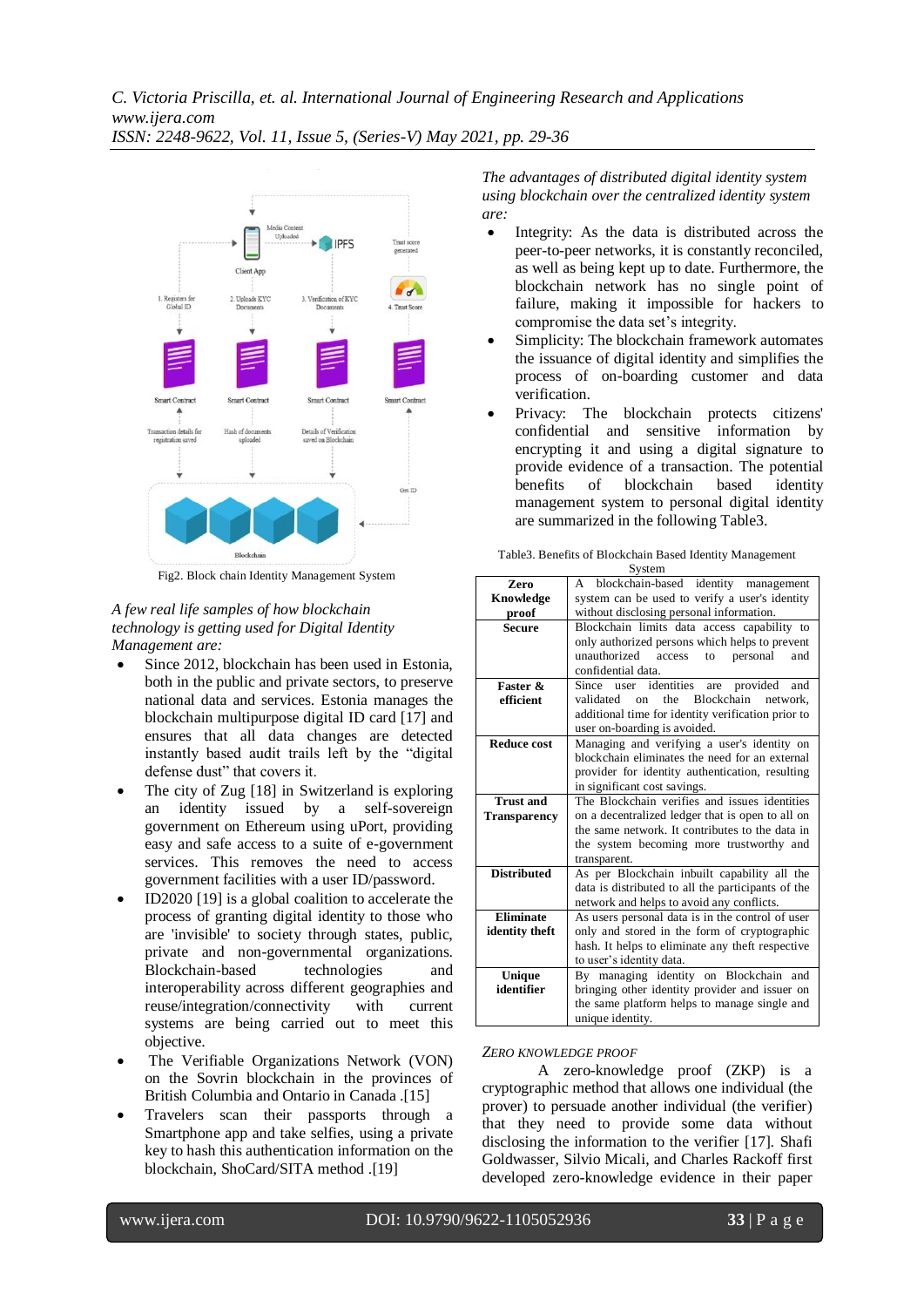"The Knowledge Complexity of Interactive Proof-Systems" in 1985 [18].

A Zero-Knowledge Proof is an authentication technique that enables one entity to prove to another entity by the use of cryptography that it knows certain information or meets a certain criteria without having to reveal any of the real information that supports that evidence [19]. Therefore, the person checking the evidence has "zero knowledge" of the facts supporting the evidence, but is "convinced" of its validity. This is particularly useful when and where the prover entity does not trust the verifying entity but also has to prove to them that the prover entity knows relevant information [20]. This allows a person to prove that their personal data meet certain criteria in an identity management with blockchain scenario without disclosing the actual details.

#### **V. RESULTS**

The outcome of the mapping study will allow us to identify and map the cases of blockchain usage in digital data management and to understand the applications based on blockchain. Since there are several use-cases for blockchain in various industries with its ability to build transparency, and fairness in saving business time and money, in this paper the use-cases which are relevant to securing personal data in various sectors are taken into consideration. The following table gives the summary of those identified use cases and their example applications.

| Use cases              | <b>References</b>                | <b>Example</b><br><b>Applications</b>                        |  |
|------------------------|----------------------------------|--------------------------------------------------------------|--|
|                        |                                  | <b>Health Nexus</b>                                          |  |
| Healthcare             | [4] [14]                         | ,MedRec.                                                     |  |
|                        |                                  | ConnectingCare                                               |  |
| Electronic             |                                  | Voatz.                                                       |  |
| Voting                 | [15][16][3]                      | Votem, Smartmatic-                                           |  |
|                        |                                  | Cybernetica                                                  |  |
| Personal               |                                  | Civic, Evernym,                                              |  |
| identity               | [1][17][15]                      | Ocular                                                       |  |
| Security               |                                  |                                                              |  |
| Identity<br>Management | [12][18][19][20]<br>[21][22][11] | Uport, Sovrin, Shocard                                       |  |
| Cyber<br>security      | [2][23][11]                      | KYC(Know your<br>Customer),<br>Cryptocurrencies,<br>Coinbase |  |

Table 3. Use Cases And Example Applications

This paper finds it is important to discuss the Consensus Algorithm of Blockchain Technology. The following Table4. demonstrates the Consensus algorithm used in the selected Papers, their usage frequencies, advantages and disadvantages of each consensus algorithms. It is

also interesting to observe that most of these applications uses Proof of Work algorithm to bring consensus on the blockchain distributed network.

|  | Table4. Usage Frequency Of Consensus Algorithm In Blockchain |  |
|--|--------------------------------------------------------------|--|
|  | <b>Based Idms</b>                                            |  |

| <b>Consensus</b><br><b>Algorithm</b>                   | <b>Usage</b><br>Freq. | Ref.                          | <b>Advantage</b>                                                                    | Disadv.                                                                                                             |
|--------------------------------------------------------|-----------------------|-------------------------------|-------------------------------------------------------------------------------------|---------------------------------------------------------------------------------------------------------------------|
| Proof of<br>Work<br>(PoW)                              | $\overline{4}$        | $[17]$<br>$[15]$<br>$[22][2]$ | Highly<br>scalable.<br>suitable for<br>variety of<br>applications                   | Energy<br>consumptio<br>n, Costly,<br>vulnerable<br>to 51%<br>attack                                                |
| Proof of<br>Stake (PoS)                                | 1                     | [23]                          | Higher<br>speed, less<br>Energy<br>consumptio<br>n. less<br>hardware<br>requirement | Vulnerable,<br>Unbalanced<br>/inherent<br>inequality<br>(the richest<br>can have<br>control of<br>the<br>consensus. |
| Elliptic<br>Curve<br>Signature<br>Algorithm<br>(ECDSA) | $\overline{c}$        | $[22]$<br>[18]                | Smaller<br>keys.<br>Moderately<br>fast<br>encryption,<br>Fast<br>signatures.        | Complicate<br>d and tricky<br>to<br>implement,<br>Newer<br>algorithms<br>have<br>unknown<br>weakness.               |
| <b>Byzantine</b><br>Fault<br>tolerance                 | 1                     | [2]                           | Energy<br>efficiency,<br>Transaction<br>finality                                    | Sybil<br>attacks.<br>scaling                                                                                        |

In Fig3. The usage Frequency of Consensus algorithms of blockchain technology based on identity management system has been shown. And it is important to note that Proof of work consensus algorithm found more usage frequency over other consensus algorithms, it can be assumed that this is because of their high scalability and frequent usage in most popular blockchain applications.



Fig3. Usage Frequency of consensus algorithms

In this survey the digital identity management and the leveraging power of blockchain technology has been explored. Nevertheless, every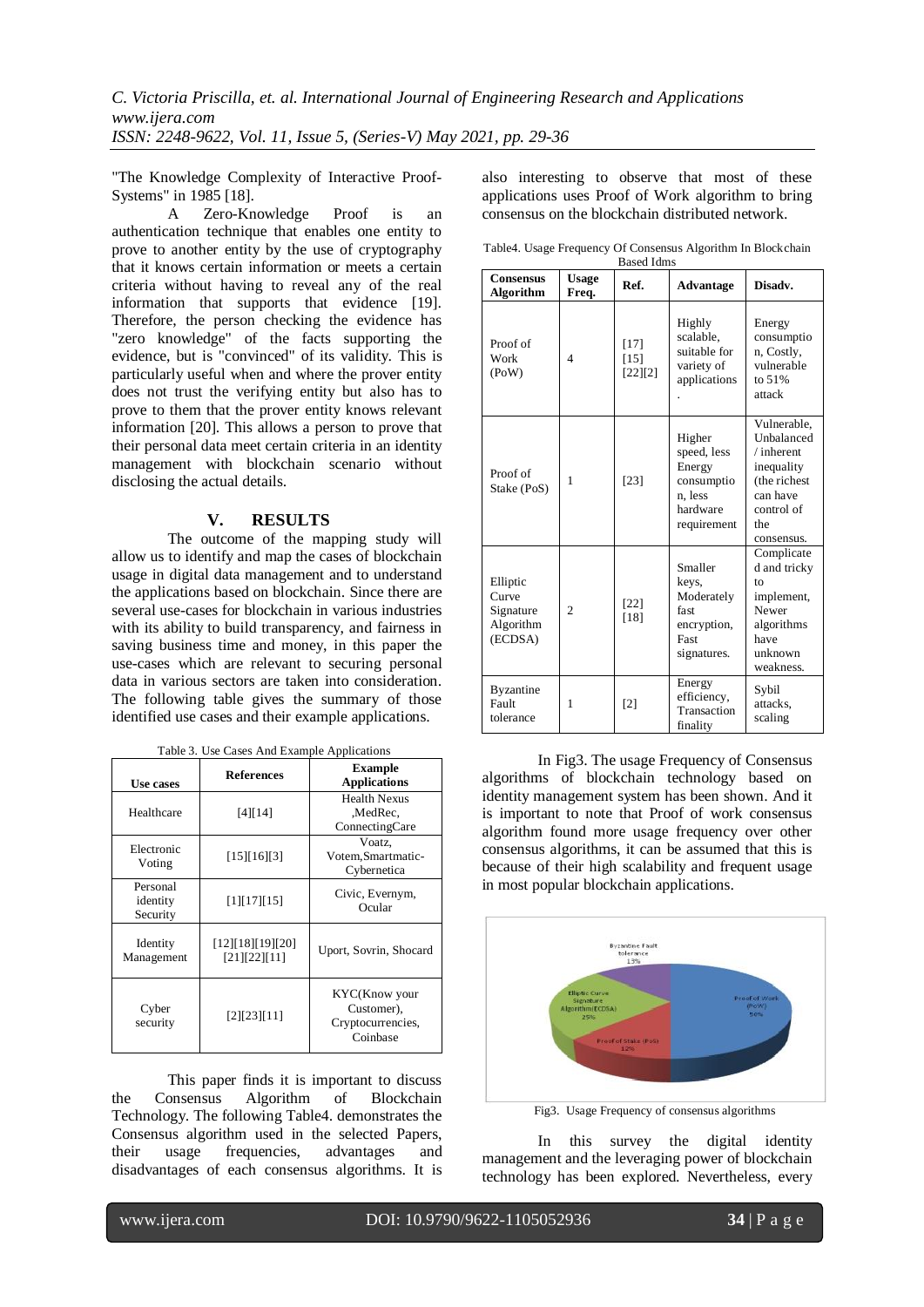system has its own challenges and trade-offs Blockchain identity management system is also having its own pros and cons. In this session few challenges of Blockchain Identify management system are discussed as follows.

- Scalability: Blockchains are not scalable as that of centralized system. It is related to the blockchain network issues. If more people or nodes enter the network the greater the chances of it slowing down.
- High energy Consumption: From this survey, as shown in Fig.3 it is very clear that the proof of work consensus algorithm found more common in all the blockchain based applications. In Proof of Work algorithm, the miners are required to solve most complex mathematical problem. The high energy consumption to solve these complex mathematical problems makes it not so ideal for real-world.
- Data Immutability: It is obvious that Blockchain benefits a variety of structures, including supply chains, financial systems, and so on. Blockchain network evenly distributed among all the nodes. If a person owns 50% or more of the nodes in a blockchain network, making it vulnerable.
- Maturity: Blockchain has only been around for a decade. This indicates it is a modern technology that it will take some time to develop. Considering various consortiums to solve the decentralized problem is the unique solution.

## **VI. CONCLUSION**

While blockchain applications are being widely deployed, many issues have yet to be addressed. Through doing so, blockchains would not only become more flexible and powerful, but also more robust. Since the decentralized, distributed public ledger Blockchain plays an important role in the digital identity management system, it is important to remember that it is not a solution for all identity management difficulties. It also has its own pros and cons, like any device. Many organizations and nations are joining together to ensure interoperability across their boundaries, taking advantage of the benefits of transparency and trust offered by blockchain frameworks. Continuous technological progress and knowledge will contribute significantly to reducing risk and helping us move to a safer planet.

## **REFERENCES**

- [1] M. J. Casey, "Signature Signature Ml  $\sim$ ibmraes," 2018.
- [2] G. Zyskind, O. Nathan, and A. S. Pentland, "Decentralizing privacy: Using blockchain to protect personal data," *Proc. - 2015 IEEE*

*Secur. Priv. Work. SPW 2015*, pp. 180–184, 2015, doi: 10.1109/SPW.2015.27.

- [3] F. Casino, T. K. Dasaklis, and C. Patsakis, "A systematic literature review of blockchainbased applications: Current status, classification and open issues," *Telemat. Informatics*, vol. 36, no. November 2018, pp. 55–81, 2019, doi: 10.1016/j.tele.2018.11.006.
- [4] C. Agbo, Q. Mahmoud, and J. Eklund, "Blockchain Technology in Healthcare: A Systematic Review," *Healthcare*, vol. 7, no. 2, p. 56, 2019, doi: 10.3390/healthcare7020056.
- [5] "Exploring the different types of blockchain | by The Modex Team | modex\_tech." https://blog.modex.tech/exploring-thedifferent-types-of-blockchain-10395da93a51 (accessed Sep. 22, 2020).
- [6] "4 Different Types of Blockchain Technology & Networks | 101 Blockchains." https://101blockchains.com/types-ofblockchain/ (accessed Sep. 19, 2020).
- [7] "Types of Blockchains Decide which one is better for your Investment Needs - DataFlair." https://data-flair.training/blogs/types-ofblockchain/ (accessed Sep. 19, 2020).
- [8] "Consensus Mechanism (Cryptocurrency) Definition." https://www.investopedia.com/terms/c/consen sus-mechanism-cryptocurrency.asp (accessed Sep. 22, 2020).
- [9] Z. Zheng, S. Xie, H. Dai, X. Chen, and H. Wang, "An Overview of Blockchain Technology: Architecture, Consensus, and Future Trends," *Proc. - 2017 IEEE 6th Int. Congr. Big Data, BigData Congr. 2017*, pp. 557–564, 2017, doi: 10.1109/BigDataCongress.2017.85.
- [10] V. Lai, "What is Practical Byzantine Fault Tolerance (pBFT)? - Crush Crypto," *Blockonomi*, 2018, [Online]. Available: https://blockonomi.com/practical-byzantinefaulttolerance/%0Ahttps://crushcrypto.com/whatis-practical-byzantine-fault-tolerance/.
- [11] R. Nechushtai, M. Elit, and S. M. Systems, "Blockchain Identity Management System Based on Public Dentities Ledger," *Google Patents*, vol. 1, no. 12, 2017, [Online]. Available: https://patents.google.com/patent/US9635000 B1/en.
- [12] L. Lesavre, P. Varin, P. Mell, M. Davidson, and J. Shook, "A Taxonomic Approach to Understanding Emerging Blockchain Identity Management Systems," 2019, doi: 10.6028/NIST.CSWP.07092019-draft.